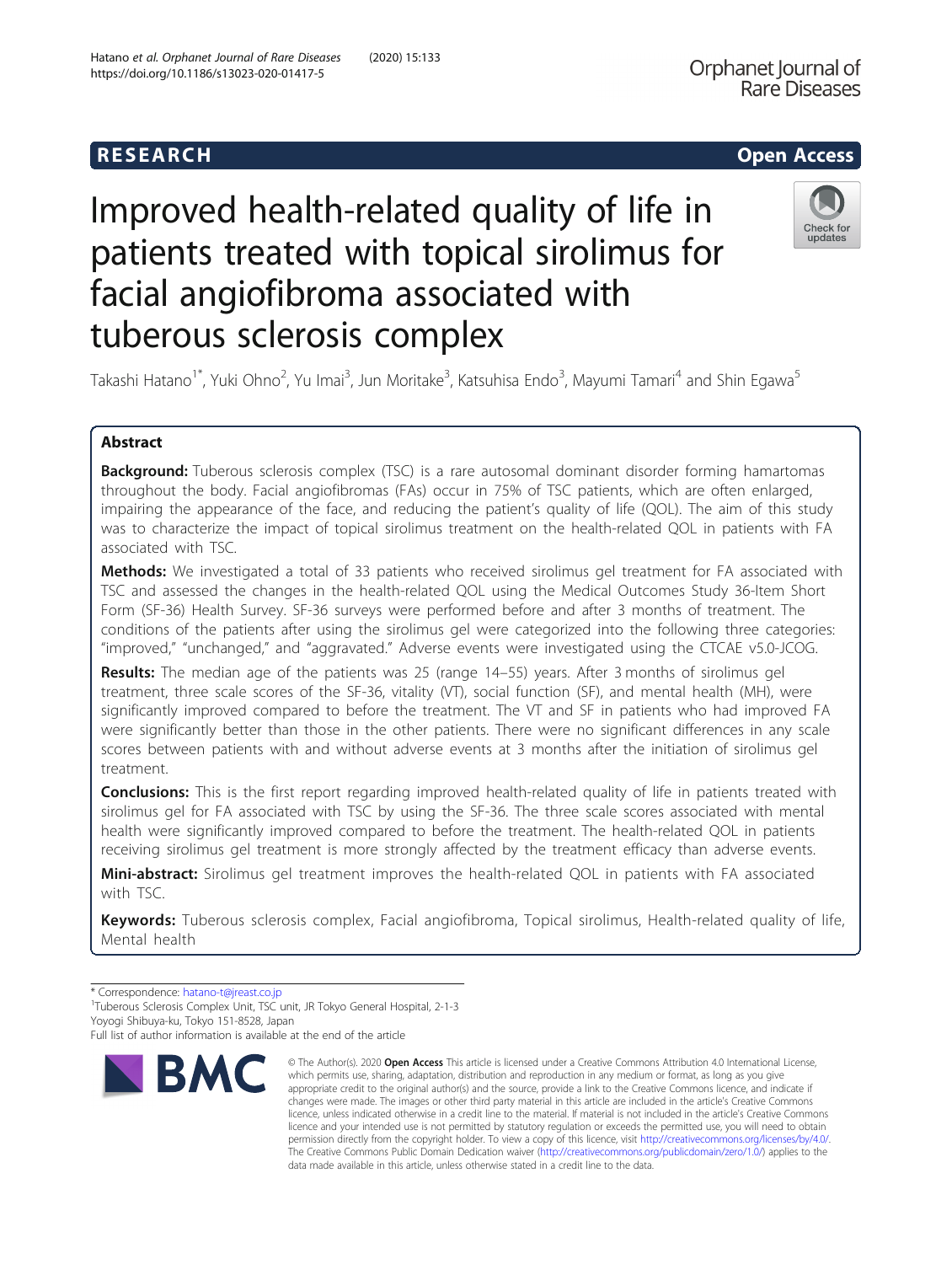Tuberous sclerosis complex (TSC) is a rare autosomal dominant inherited disorder characterized by systemic hamartomas and hypomelanotic macules [\[1](#page-5-0)]. It is caused by genetic mutations of either the TSC1 gene on chromosome 9 or the TSC2 gene on chromosome 16, which encode hamartin and tuberin, respectively [[2](#page-5-0), [3](#page-5-0)]. Dysfunction of hamartin or tuberin induces the constitutive activation of mammalian target of rapamycin complex 1 (mTORC1) [\[4](#page-5-0)]. Most symptoms of TSC are considered to be derived from the activation of mTORC1. Since approximately 75% of patients with TSC suffer from facial angiofibromas (FAs), which are often enlarged, impairing the appearance of the face, and reducing the patient's quality of life (QOL), patients with FAs need to be treated.

Wataya-Kaneda et al. reported phase 2 and 3 randomized clinical trials of topical sirolimus treatment with a sirolimus gel formulation in TSC patients and showed significant reductions in the size and color of the FAs associated with TSC  $[5, 6]$  $[5, 6]$  $[5, 6]$  $[5, 6]$ . In Japan, sirolimus gel was approved for the treatment of TSC skin lesions in 2018. However, few studies that assess the effect of topical sirolimus treatment on the health-related QOL in patients with FA associated with TSC have been conducted.

In the present study, we evaluated the changes in the health-related QOL of patients receiving sirolimus gel treatment for FA associated with TSC, using the Medical Outcomes Study 36-Item Short Form (SF-36) Health Survey, one of the most widely used surveys for healthrelated QOL [\[7](#page-5-0)].

#### Methods

#### Study design and patients

FA associated with TSC was diagnosed based on the International Tuberous Sclerosis Complex Consensus Conference (ITSCCC) diagnostic criteria after consultations with an internist and dermatologist. A total of 33 patients met the diagnostic criteria and received topical sirolimus (Raparimus<sup>®</sup> gel; Nobelpharma, Tokyo, Japan). The sirolimus gel contained 0.2% sirolimus and additives including alcohol. Each patient was instructed to spread 400 mg of the sirolimus gel evenly on the FA site twice a day. The severity of FA was assessed using the Facial Angiofibroma Severity Index [\[8\]](#page-5-0). The conditions of the patients after 3 months of treatment with sirolimus gel were classified into three categories according to the criteria shown in Table 1: "improved," "unchanged," and

"aggravated." [\[6](#page-5-0)] Adverse events were investigated using the CTCAE v5.0-JCOG (National Cancer Institute, Bethesda, MD, USA). This study was approved by the institutional review board of JR Tokyo General Hospital (No. H29–27).

#### Exclusion criteria

The following patients were excluded: those with erosions, ulcers, or other skin lesions associated with FAs, uncontrollable epileptic seizures despite being treated with anti-epileptic agents, poor respiratory condition due to lung lymphangioleiomyomatosis, or systemic treatment with an mTOR inhibitor; and those who were pregnant or who could not periodically visit the hospital. Since children were frequently unable to respond appropriately to the SF-36 questionnaire, we therefore excluded pediatric patients from the study.

#### Assessment of the health-related QOL

For assessment of the health-related QOL in 33 patients, the Japanese version 2 of the SF-36 was used [[7](#page-5-0)]. This questionnaire is completed by patient self-report through survey or interview, and consists of 36 self-administered questions that quantify the health-related QOL using 8 multi-item scales for the health status covering both the mental and physical aspects of health, namely the physical function (PF), role limitations because of physical health problems (RP), bodily pain (BP), general health perception (GH), vitality (VT), social function (SF), role limitations because of emotional problems (RE), and mental health (MH). The PF, RP, BP, GH and VT indicate physical health, and the GH, VT, SF, RE and MH indicate mental health. Each domain is scored on a scale of 0 to 100, with lower scores indicating a poorer health status. We standardized these domain scores using Japanese population norms to give mean scores of 50 and standard deviations of 10 [\[7,](#page-5-0) [9\]](#page-5-0). In this study, SF-36 surveys were performed before and at 3 months after the initiation of sirolimus gel treatment.

#### Statistical analyses

The SF-36 scores are presented as the mean and the standard deviation. The pre- and post-treatment scores were analyzed using unpaired t-tests. A  $P$  level of  $< 0.05$ was considered to be statistically significant.

Table 1 The criteria for improvements in facial angiofibroma lesions from baseline

| Rating     | Size                                                       | Color                                                          |
|------------|------------------------------------------------------------|----------------------------------------------------------------|
| Improved   | Reduced in $\geq$ 50% of lesions                           | Improved by $\geq$ reddishness levels in $\geq$ 50% of lesions |
| Unchanged  | Not obviously changed                                      | Not obviously changed                                          |
| Aggravated | Increased or newly formed papules in $\geq$ 50% of lesions | Aggravated by ≥2 reddishness levels in ≥50% of lesions         |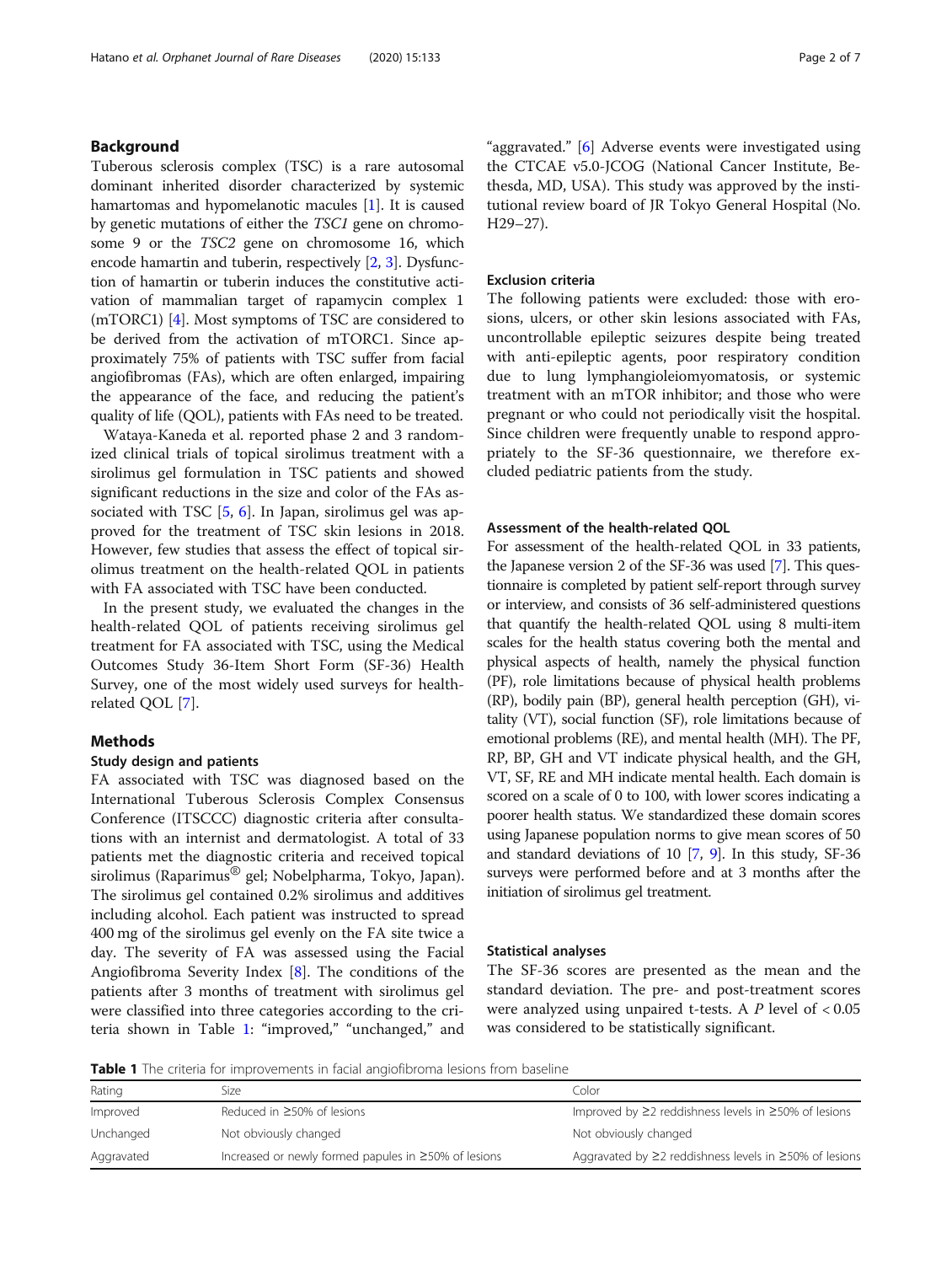#### Results

#### Patient characteristics, treatment efficacy and adverse events

We analyzed 33 patients with FA associated with TSC who received sirolimus gel treatment (Table 2). The median age of the patients was 25 (range 14–55) years. The performance status was 2 in one patient who showed muscle weakness. Sirolimus gel treatment improved FA associated with TSC in 23 of the 33 (70%) patients after 3 months of treatment. However, the conditions of the remaining 10 (30%) were unchanged. None of the conditions of these patients were classified as "aggravated." The severity of FA at the initiation of treatment did not differ between the improved group and the unchanged group. Adverse events related to sirolimus gel were observed in 12 (36%) patients. The major adverse events were acne, application site irritation, dry skin, and pruritus. There were no cases of grade  $\geq 3$  adverse events. Table 3 compares the treatment-related adverse events of the improved group and the unchanged group. All patients' events improved with symptomatic treatment. None of the patients discontinued the treatment due to adverse events.

Table 2 Baseline characteristics of 33 patients receiving sirolimus gel for facial angiofibroma associated with tuberous sclerosis complex

| Characteristics                     | Number         | %  |
|-------------------------------------|----------------|----|
| Median age (range)                  | $25(14-55)$    |    |
| Sex                                 |                |    |
| Male/Female                         | 17/16          |    |
| ECOG performance status             |                |    |
| 0/1/2                               | 24/8/1         |    |
| <b>Major features</b>               |                |    |
| $\geq$ 3 Hypomelanotic macules      | 20             | 61 |
| $\geq$ 2 Ungual fibromas            | 18             | 55 |
| Shagreen patch                      | 17             | 52 |
| Multiple retinal hamartomas         | 6              | 18 |
| Cortical dysplasias                 | 25             | 76 |
| Subependymal nodules                | 19             | 58 |
| Subependymal giant cell astrocytoma | 5              | 15 |
| Cardiac rhabdomyoma                 | $\overline{4}$ | 12 |
| Lung lymphangioleiomyomatosis       | 6              | 18 |
| $\geq$ 2 Renal angiomyolipomas      | 31             | 94 |
| <b>Minor features</b>               |                |    |
| $\geq$ 3 Dental enamel pits         | 10             | 30 |
| $\geq$ 2 Intraoral fibromas         | 6              | 18 |
| Retinal achromic patch              | 5              | 15 |
| Multiple renal cysts                | $\overline{2}$ | 6  |
| Nonrenal hamartomas                 | 1              | 3  |

|        |  | <b>Table 3</b> The incidence rates of treatment-related adverse |  |
|--------|--|-----------------------------------------------------------------|--|
| events |  |                                                                 |  |

| Event                       | Improved group<br>$(n = 23)$ | Unchanged group<br>$(n = 10)$ |  |
|-----------------------------|------------------------------|-------------------------------|--|
| Acne                        | 2(9%)                        | 2(20%)                        |  |
| Application site irritation | 2(9%)                        | $1(10\%)$                     |  |
| Dry skin                    | 3(13%)                       | $0(0\%)$                      |  |
| Pruritus                    | 1(4%)                        | $1(10\%)$                     |  |

#### Evaluation of the health-related QOL

We evaluated the changes in the health-related QOL in patients with sirolimus gel treatment for FA associated with TSC by using the SF-36. After 3 months of sirolimus gel treatment, three scale scores of the SF-36 (VT, SF, and MH) were significantly improved compared to before treatment (Fig. [1\)](#page-3-0). For the remaining five items, there were no marked differences after treatment compared with before treatment.

We then assessed the influences of the therapeutic efficacy and adverse events of sirolimus gel treatment on the health-related QOL. Figure [2](#page-3-0) shows a comparison of the scale scores of the SF-36 3 months after the initiation of sirolimus gel treatment for the improved group and the unchanged group. There were significant differences in two scale scores (VT and SF) between these two groups. Figure [3](#page-4-0) shows the distribution in the difference between the scale scores of each group before and after 3 months of the treatment. The VT and SF score improvement rates in the improved group were 78% (18/23) and 74% (17/23), respectively, and only 3 patients had decreased scores on both scales. Figure [4](#page-4-0) shows that there were no significant differences in any scale scores of the SF-36 between patients with and without adverse events after 3 months of sirolimus gel treatment.

#### **Discussion**

TSC induces the development of various hamartomas throughout the body, including angiomyolipomas and angiofibromas. The mTOR signaling pathway has been reported to be activated in these tumors [\[1](#page-5-0)]. Sirolimus gel, an mTOR inhibitor, is effective against FA associated with TSC. In the UK management guidelines, topical mTOR inhibitors are recommended as the first line treatment for skin lesions associated with TSC [[1\]](#page-5-0).

To date, several studies have reported the influence of topical mTOR inhibitors treatment on patients' QOL. Wataya-Kaneda et al. assessed the QOL improvement of patients with sirolimus gel treatment for FA associated with TSC using the Dermatology Life Quality Index (DLQI) and Children's DLQI (CDLQI). They reported that the total scores on the DLQI and CDLQI after 12 weeks of treatment did not differ markedly between the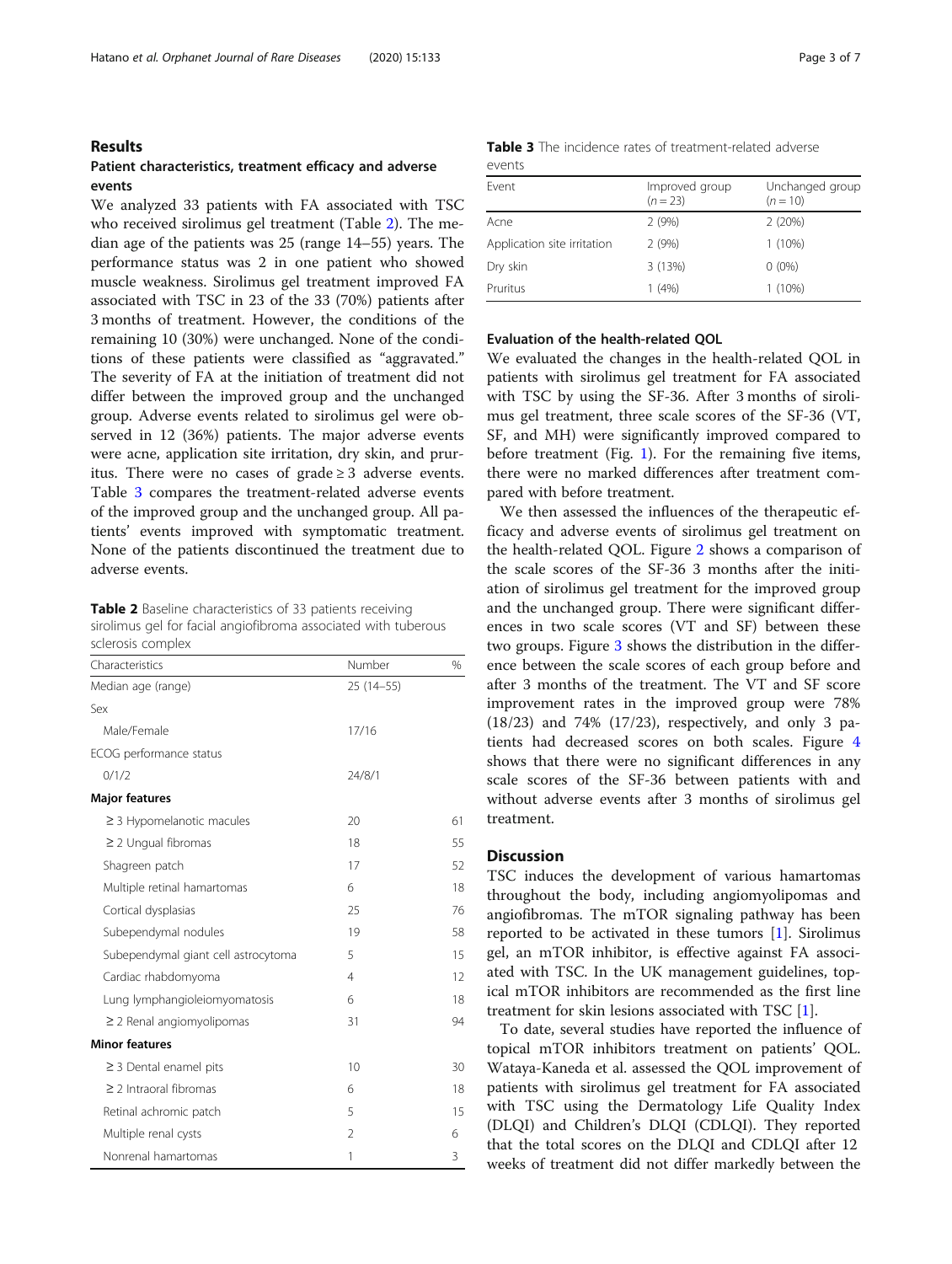<span id="page-3-0"></span>

sirolimus gel group and the placebo group [[6\]](#page-5-0). Similar findings were reported in previous studies analyzing the QOL improvement of patients with topical mTOR inhibitors for FA associated with TSC using the DLQI and CDLQI [\[10,](#page-5-0) [11\]](#page-5-0). The DLQI and CDLQI are often used for QOL assessments in the treatment of skin diseases  $[6, 12, 13]$  $[6, 12, 13]$  $[6, 12, 13]$  $[6, 12, 13]$  $[6, 12, 13]$  $[6, 12, 13]$  $[6, 12, 13]$ . They are simple and comprised of 10 questions evaluating the disease impact on key aspects of

FA had improved were significantly higher than those whose condition did not improve

patients' lives [\[12](#page-5-0)–[14\]](#page-5-0). However, there are few questions related to vitality and mental health, so the DLQI and CDLQI are not able to evaluate the mental health of patients sufficiently.

In this study, we used the SF-36 health survey to prospectively assess the changes in the physical and mental health of Japanese patients who had FA associated with TSC and were treated with sirolimus gel. The three scale

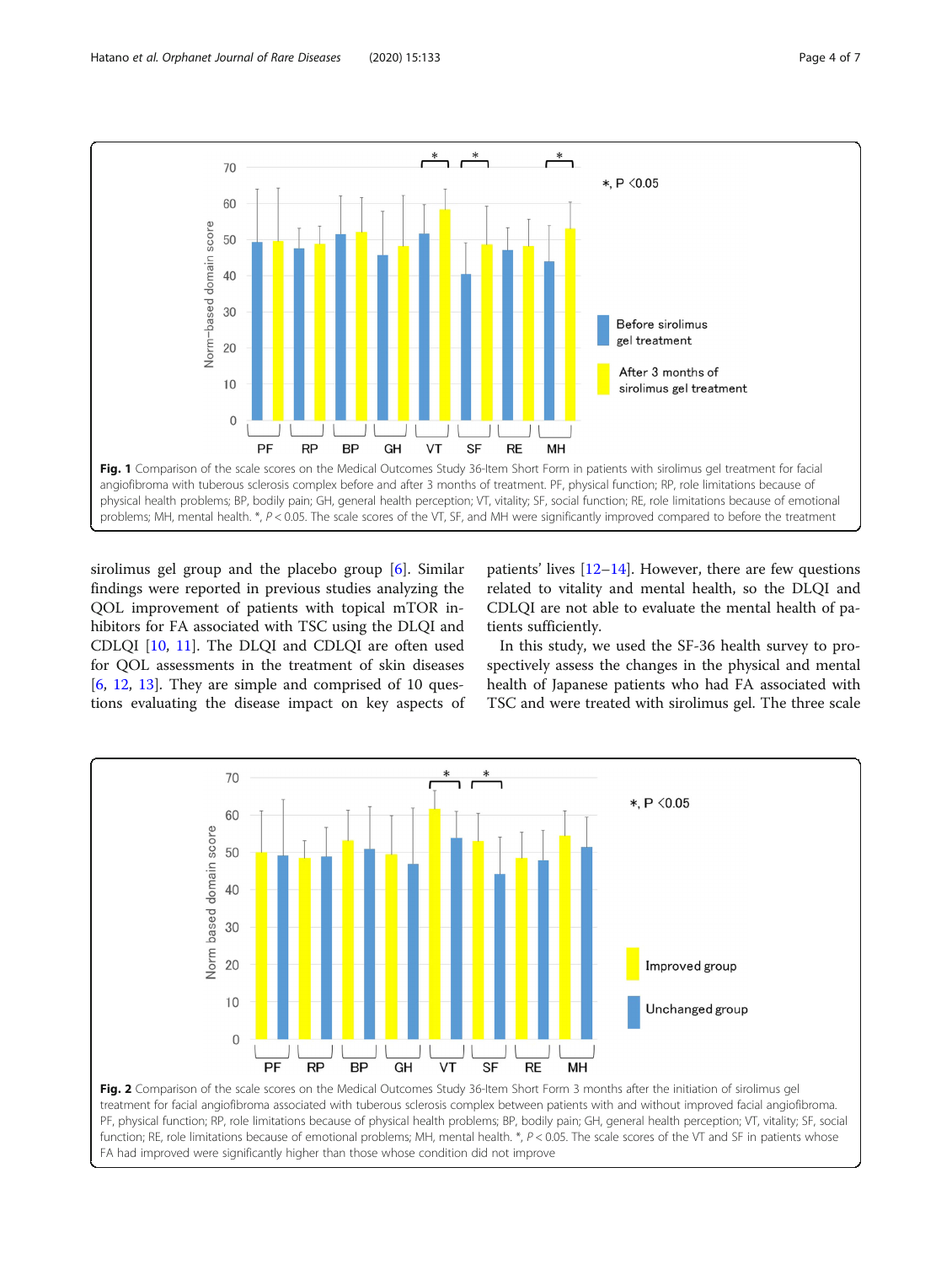<span id="page-4-0"></span>

scores associated with mental health, VT, SF, and MH, were significantly improved compared to before the treatment.

FAs influence the mental status of TSC patients and their families [[11\]](#page-5-0). Since FAs often cause disfigurement, patients personality can become introverted, with reduced sociability [[11\]](#page-5-0). Therefore, the treatment of FA might improve not only skin lesions but also mental health.

scores between these two groups

We further assessed the treatment efficacy and adverse events. It has been recognized that these two major factors are directly associated with patient satisfaction and health-related QOL during treatment. Patients in whom FA improved had significantly higher mental health scale scores for VT and SF than those whose condition did not improve. Furthermore, there was no marked influence of adverse events related to sirolimus gel treatment on the health-related QOL. These findings suggested

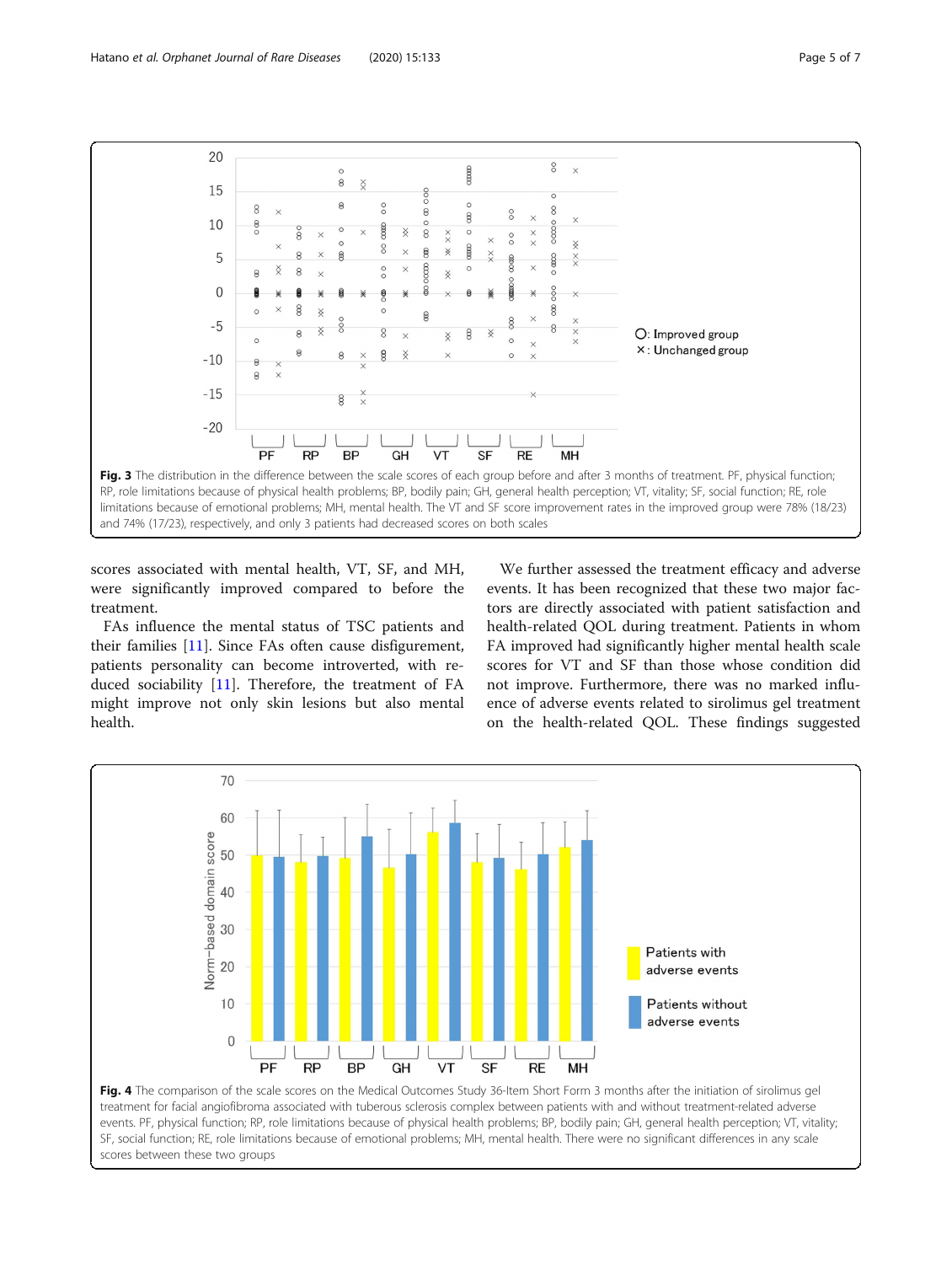<span id="page-5-0"></span>that mental health became better in patients whose FA improved after administration of sirolimus gel. In this study, the adverse events with sirolimus gel treatment were tolerable, with only low-grade severity.

However, our study had several limitations. First, several surveys for the evaluation of health-related QOL have been developed, including as the Sickness Impact Profile (SIP) and the Functional Assessment of Cancer Therapy-General (FACT-G) [15, [16\]](#page-6-0). In the present study, we evaluated the health-related QOL using only the SF-36. However, the SF-36 questionnaire is not designed to assess the pediatric health-related QOL. As a result, we excluded children from this study. Amin et al. reported that topical sirolimus treatment for FA associated with TSC was most beneficial when started in childhood [\[17](#page-6-0)]. Further studies are required using other surveys for the evaluation of health-related QOL. Second, this study did not monitor patients over a long period. The long-term safety and tolerability of sirolimus gel treatment have not been sufficiently investigated. Thus, further studies on the influence of long-term sirolimus gel treatment upon health-related QOL are required.

#### Conclusions

We evaluated the changes in the health-related QOL in patients with sirolimus gel treatment for FA associated with TSC by using the SF-36. Three scale scores associated with mental health, VT, SF, and MH, were significantly improved compared to before the treatment. Furthermore, improvements of the VT and SF scores were observed in the improved group compared with the unchanged group. However, further investigations are necessary to achieve a better understanding of the efficacy and safety of sirolimus gel treatment for FA associated with TSC.

#### Abbreviations

QOL: Quality of life; FA: Facial angiofibroma; TSC: Tuberous sclerosis complex; SF-36: Medical Outcomes Study 36-Item Short Form; mTORC1: mammalian target of rapamycin complex 1; ITSCCC: International Tuberous Sclerosis Complex Consensus Conference; PF: Physical function; RP: Role limitations because of physical health problems; BP: Bodily pain; GH: General health perception; VT: Vitality; SF: Social function; RE: Role limitations because of emotional problems; MH: Mental health; DLQI: Dermatology Life Quality Index; CDLQI: Children's DLQI; SIP: Sickness Impact Profile; FACT-G: Functional Assessment of Cancer Therapy-General

#### Acknowledgments

We thank the patients and their families for participating.

#### Authors' contributions

TH participated in the design of the study and drafted the manuscript. YI, JM and KE participated in data acquisition. MT performed the statistical analysis. SE participated in the design of the study and helped to write the paper. All authors read and approved the final manuscript.

#### Funding

No external funding.

#### Availability of data and materials

Data are available on reasonable request.

#### Ethics approval and consent to participate

This study was approved by the institutional review board of JR Tokyo General Hospital (No. H29–27). All patients provided written informed consent before entering the study.

#### Consent for publication

Not applicable.

#### Competing interests

The authors of this article declare no conflict of interest.

#### Author details

<sup>1</sup>Tuberous Sclerosis Complex Unit, TSC unit, JR Tokyo General Hospital, 2-1-3 Yoyogi Shibuya-ku, Tokyo 151-8528, Japan. <sup>2</sup>Department of Dermatology, JR Tokyo General Hospital, Tokyo, Japan. <sup>3</sup>Department of Urology, JR Tokyo General Hospital, Tokyo, Japan. <sup>4</sup>Research Center for Medical Science, Division of Molecular Genetics, The Jikei University School of Medicine, Tokyo, Japan. <sup>5</sup>Department of Urology, The Jikei University School of Medicine, Tokyo, Japan.

#### Received: 28 March 2020 Accepted: 25 May 2020 Published online: 01 June 2020

#### References

- 1. Amin S, Kingswood JC, Bolton RF, et al. The UK guidelines for management and surveillance of tuberous sclerosis complex. QJM. 2019;112:171–82.
- 2. van Slegtenhorst M, de Hoogt R, Hermans C, et al. Identification of the tuberous sclerosis gene TSC1 on chromosome 9q34. Science. 1997;277:805– 8.
- 3. The European Chromosome 16 Tuberous Sclerosis Consortium. Identification and characterization of the tuberous sclerosis gene on chromosome 16. Cell. 1993;75:1305–15.
- 4. Tee AR, Manning BD, Roux PP, et al. Tuberous sclerosis complex gene products, tuberin and hamartin, control mTOR signaling by acting as a GTPase-activating protein complex toward Rheb. Curr Biol. 2003;13:1259–68.
- 5. Wataya-Kaneda M, Nakamura A, Tanaka M, et al. Efficacy and safety of topical sirolimus therapy for facial angiofibromas in the tuberous sclerosis complex: a randomized clinical trial. JAMA Dermatol. 2017;153:39–48.
- 6. Wataya-Kaneda M, Ohno Y, Fujita Y, et al. Sirolimus gel treatment vs placebo for facial angiofibromas in patients with tuberous sclerosis complex: a randomized clinical traial. JAMA Dermatol. 2018;154:781–8.
- 7. Fukuhara S, Bito S, Green J, et al. Translation, adaptation, and validation of the SF-36 health survey for use in Japan. J Clin Epidemiol. 1998;51:1037–44.
- 8. Salido S, Garnacho-Saucedo G, Cuevas-Asencio I, et al. Sustained clinical effectiveness and favorable safety profile of topical sirolimus for tuberous sclerosis-associated facial angiofibroma. J Eur Acad Dermatol Venereol. 2012; 26:1315–8.
- 9. Fukuhara S, Ware JE Jr, Koshinski M, et al. Translation, adaptation, and validation of the SF-36 health survey for use in Japan. J Clin Epidemiol. 1998;51:1045–53.
- 10. Koenig MK, Bell CS, Hebert AA, et al. Efficacy and safety of topical rapamycin in patients with facial angiofibromas secondary to tuberous sclerosis complex. JAMA dermatology. 2018;154:773–80..
- 11. Crall C, Valle M, Kapur K, Al. Effect of angiofibromas on quality of life and access to care in tuberous sclerosis patients and their caregivers. Pediatr Dermatol. 2016;33:518–25.
- 12. Finlay AY, Khan GK. Dermatology life quality index (DLQI) a simple practical measure for routine clinical use. Clin Exp Dermatol. 1994;19:210–6.
- 13. Lewis-Jones MS, Finlay AY. The children's dermatology life quality index (DLQI): initial validation and practical use. Br J Dermatol. 1995;132:942–9.
- 14. Takahashi N, Suzukamo Y, Nakamura M, et al. Japanese version of the dermatology life quality index: validity and reliability in patients with acne. Health Qual Life Outcomes. 2006;4:46.
- 15. Bergne M, Bobbitt RA, Carter WB, et al. The sickness impact profile: development and final revision of a health status measure. Med Care. 1981; 19:787–805.